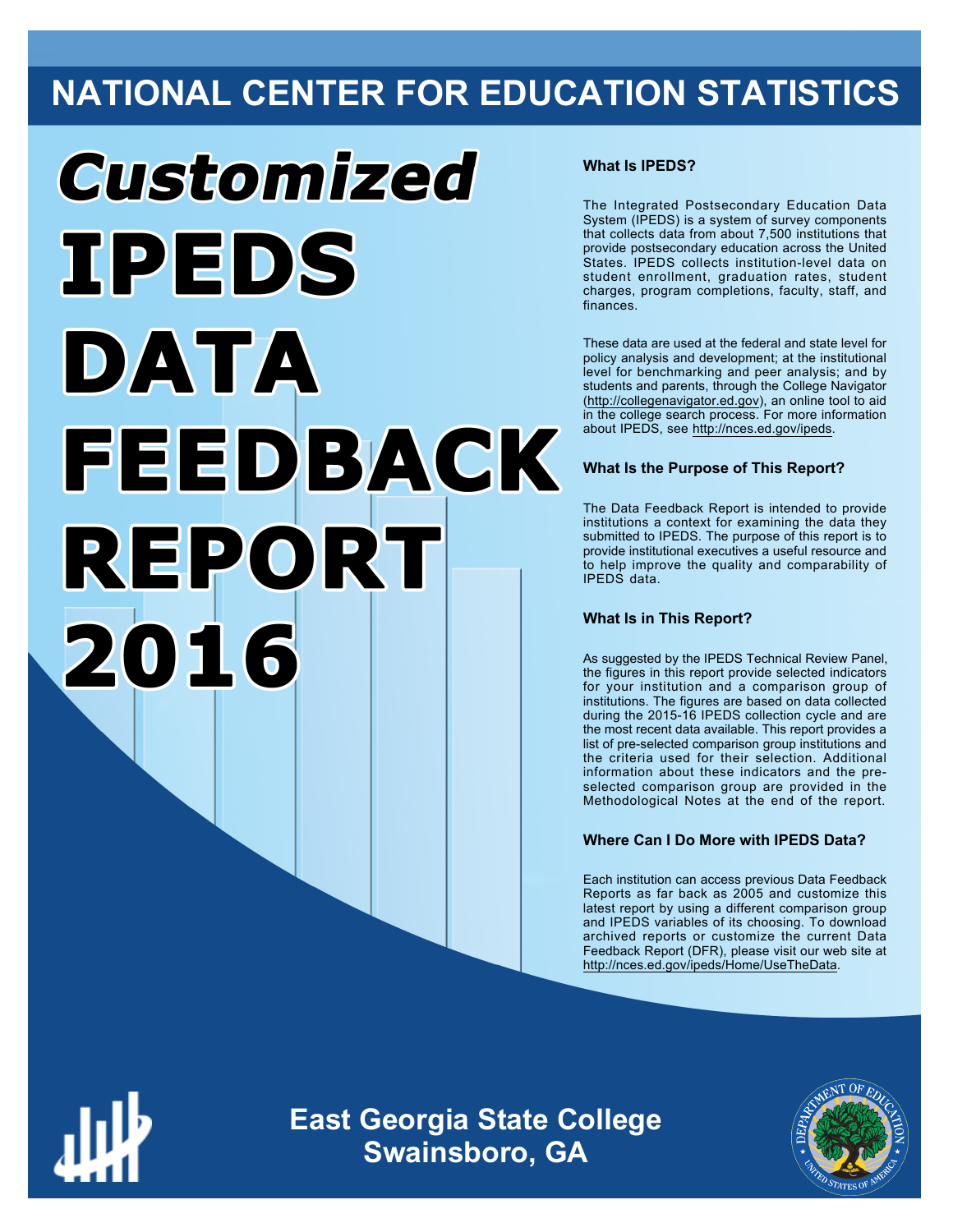#### **COMPARISON GROUP**

Comparison group data are included to provide a context for interpreting your institution's statistics. For this report, you specified a custom comparison group.

You described this custom comparison group as follows: EGSC USG Comparator Peers 2017

The custom comparison group chosen by East Georgia State College includes the following 15 institutions:

Atlanta Metropolitan State College (Atlanta, GA)

- Bismarck State College (Bismarck, ND)
- Centralia College (Centralia, WA)
- Clover Park Technical College (Lakewood, WA)
- Columbia Basin College (Pasco, WA)
- Florida Gateway College (Lake City, FL)
- Georgia Highlands College (Rome, GA)
- Kent State University at Ashtabula (Ashtabula, OH)
- Kent State University at Tuscarawas (New Philadelphia, OH)
- Lake-Sumter State College (Leesburg, FL)
- Ohio University-Chillicothe Campus (Chillicothe, OH)
- Ohio University-Eastern Campus (Saint Clairsville, OH)
- Santa Fe College (Gainesville, FL)
- South Georgia State College (Douglas, GA) Yakima Valley Community College (Yakima, WA)

#### **The figures in this report have been organized and ordered into the following topic areas:**

| 1) Admissions (only for non-open-admissions schools) | [No charts applicable]         |                |
|------------------------------------------------------|--------------------------------|----------------|
| 2) Student Enrollment                                | Fig. 1, 2, 3, 4, 5, 6 and 7    | Pg. 3, 4 and 5 |
| 3) Awards                                            | Fig. 8 and 9                   | Pg. 5          |
| 4) Charges and Net Price                             | Fig. 10 and 11                 | Pg. 5 and 6    |
| 5) Student Financial Aid                             | Fig. 12, 13, 14 and 15         | Pq. 6 and 7    |
| 6) Military Benefits*                                | Fig. 16 and 17                 | Pg. 7          |
| 7) Retention and Graduation Rates                    | Fig. 18 and 19                 | Pg. 7 and 8    |
| 8) Finance                                           | Fig. 20, 21, 22, 23, 24 and 25 | Pg. 8 and 9    |
| 9) Staff                                             | Fig. 26, 27 and 28             | Pg. 10         |
| 10) Libraries*                                       | Fig. 29 and 30                 | Pg. 10 and 11  |

\*These figures only appear in customized Data Feedback Reports (DFR), which are available through Use the Data portal on the IPEDS website.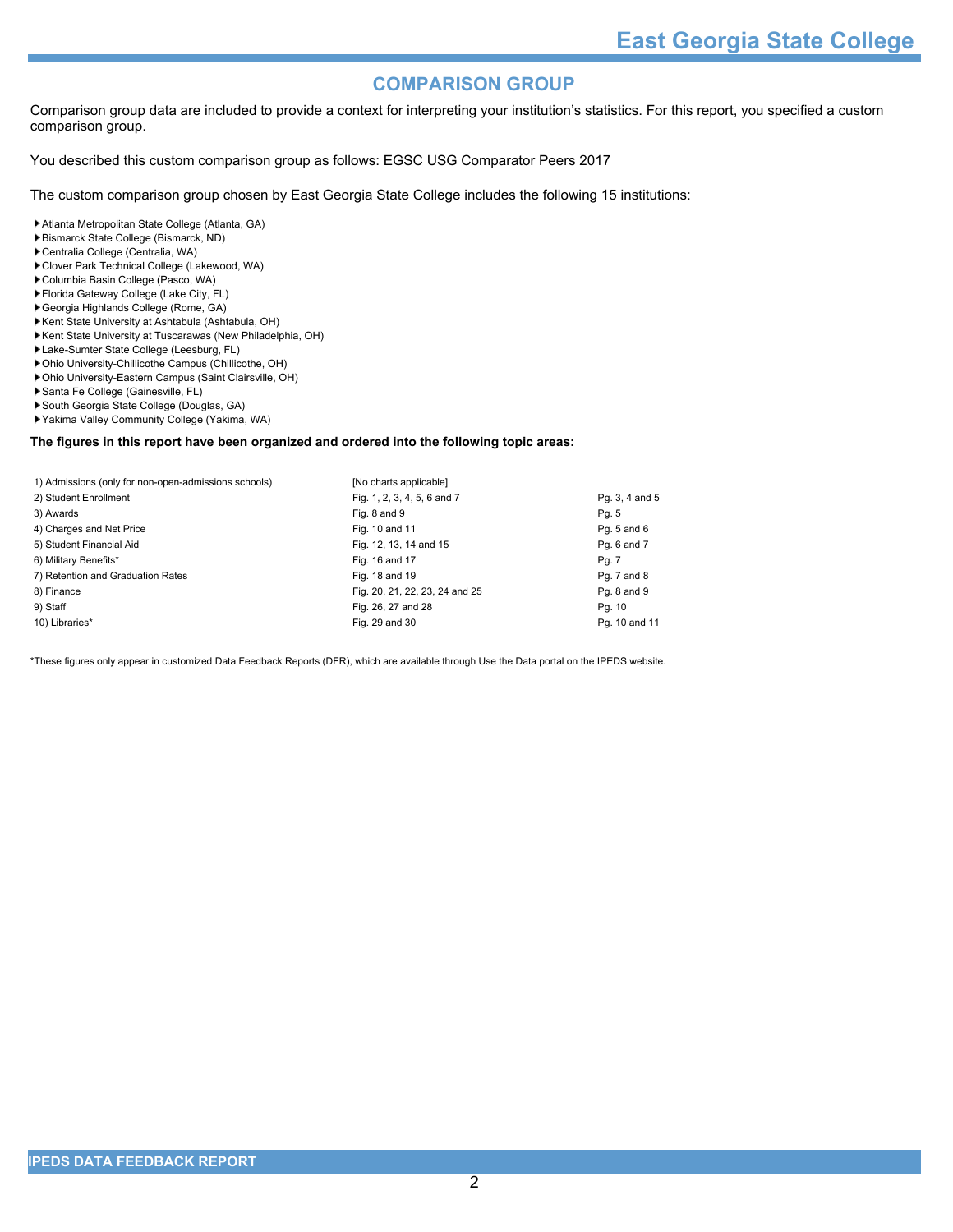



NOTE: For more information about disaggregation of data by race and ethnicity, see the Methodological Notes. Median values for the comparison group will not add to 100%. See "Use of Median Values for Comparison Group" for how median values are determined. N is the number of institutions in the comparison group. SOURCE: U.S. Department of Education, National Center for Education Statistics, Integrated Postsecondary Education Data System (IPEDS): Spring 2016, Fall Enrollment component.

#### **Figure 2. Unduplicated 12-month headcount of all students and of undergraduate students (2014-15), total FTE enrollment (2014-15), and full- and part-time fall enrollment (Fall 2015)**



NOTE: For details on calculating full-time equivalent (FTE) enrollment, see Calculating FTE in the Methodological Notes. Total headcount, FTE, and full- and part-time fall enrollment include both undergraduate and postbaccalaureate students, when applicable. N is the number of institutions in the comparison group.

SOURCE: U.S. Department of Education, National Center for Education Statistics, Integrated Postsecondary Education Data System (IPEDS): Fall 2015, 12-month Enrollment component and Spring 2016, Fall Enrollment component.

#### **Figure 3. Enrollment, by student level: Fall 2015**



NOTE: N is the number of institutions in the comparison group.

SOURCE: U.S. Department of Education, National Center for Education Statistics, Integrated Postsecondary Education Data System (IPEDS): Spring 2016, Fall Enrollment component.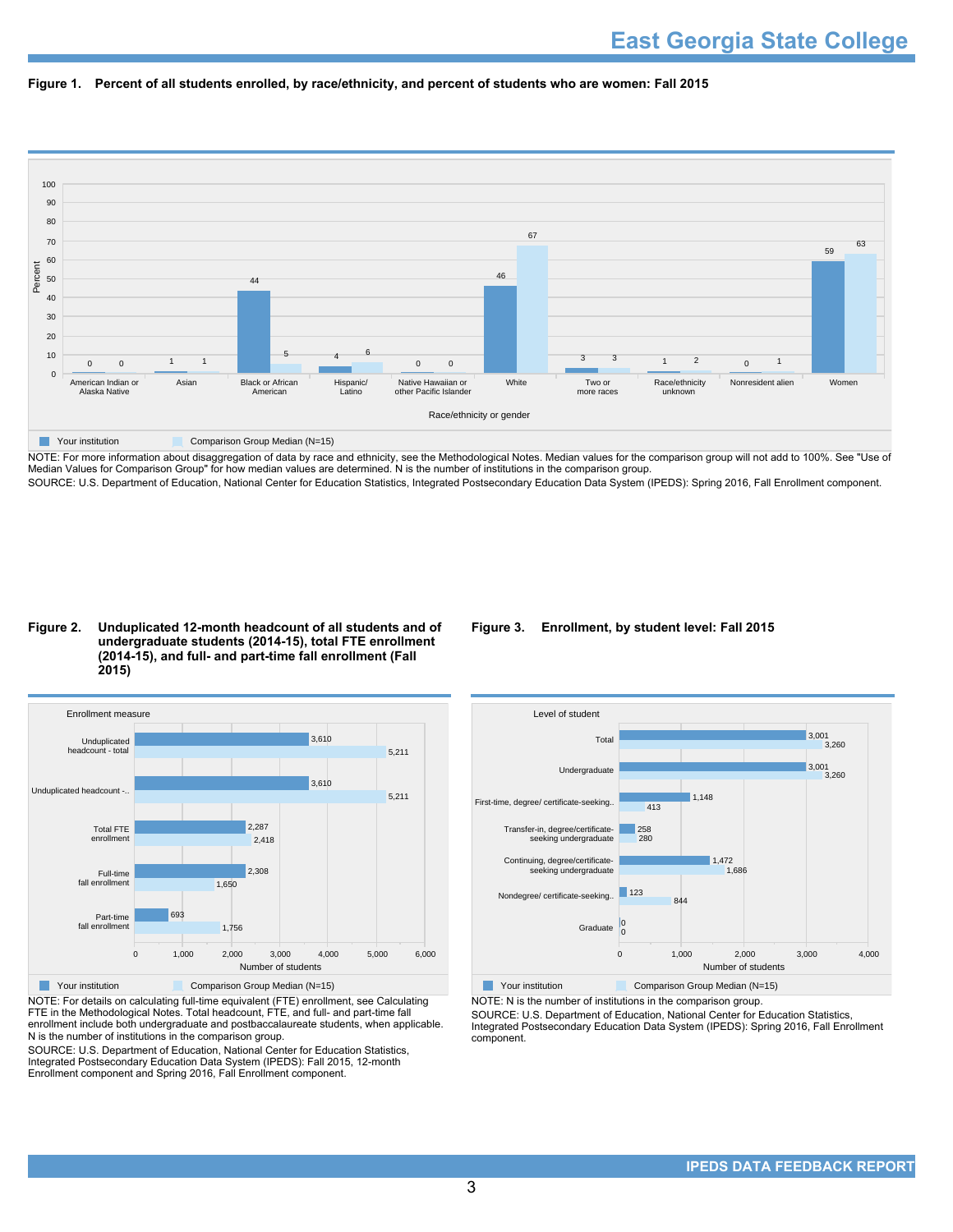## **East Georgia State College**

#### **Figure 4. Full-time enrollment, by student level: Fall 2015**

#### **Figure 5. Part-time enrollment, by student level: Fall 2015**



NOTE: N is the number of institutions in the comparison group.

SOURCE: U.S. Department of Education, National Center for Education Statistics, Integrated Postsecondary Education Data System (IPEDS): Spring 2016, Fall Enrollment component.



NOTE: N is the number of institutions in the comparison group. SOURCE: U.S. Department of Education, National Center for Education Statistics, Integrated Postsecondary Education Data System (IPEDS): Spring 2016, Fall Enrollment component.

#### **Figure 6. Percent of all undergraduate students enrolled, by race/ethnicity and percent of students who are women: Fall 2015**



**The Comparison Group Median (N=15)** Comparison Group Median (N=15)

NOTE: For more information about disaggregation of data by race and ethnicity, see the Methodological Notes. Median values for the comparison group will not add to 100%. See "Use of Median Values for Comparison Group" for how median values are determined. N is the number of institutions in the comparison group. SOURCE: U.S. Department of Education, National Center for Education Statistics, Integrated Postsecondary Education Data System (IPEDS): Spring 2016, Fall Enrollment component.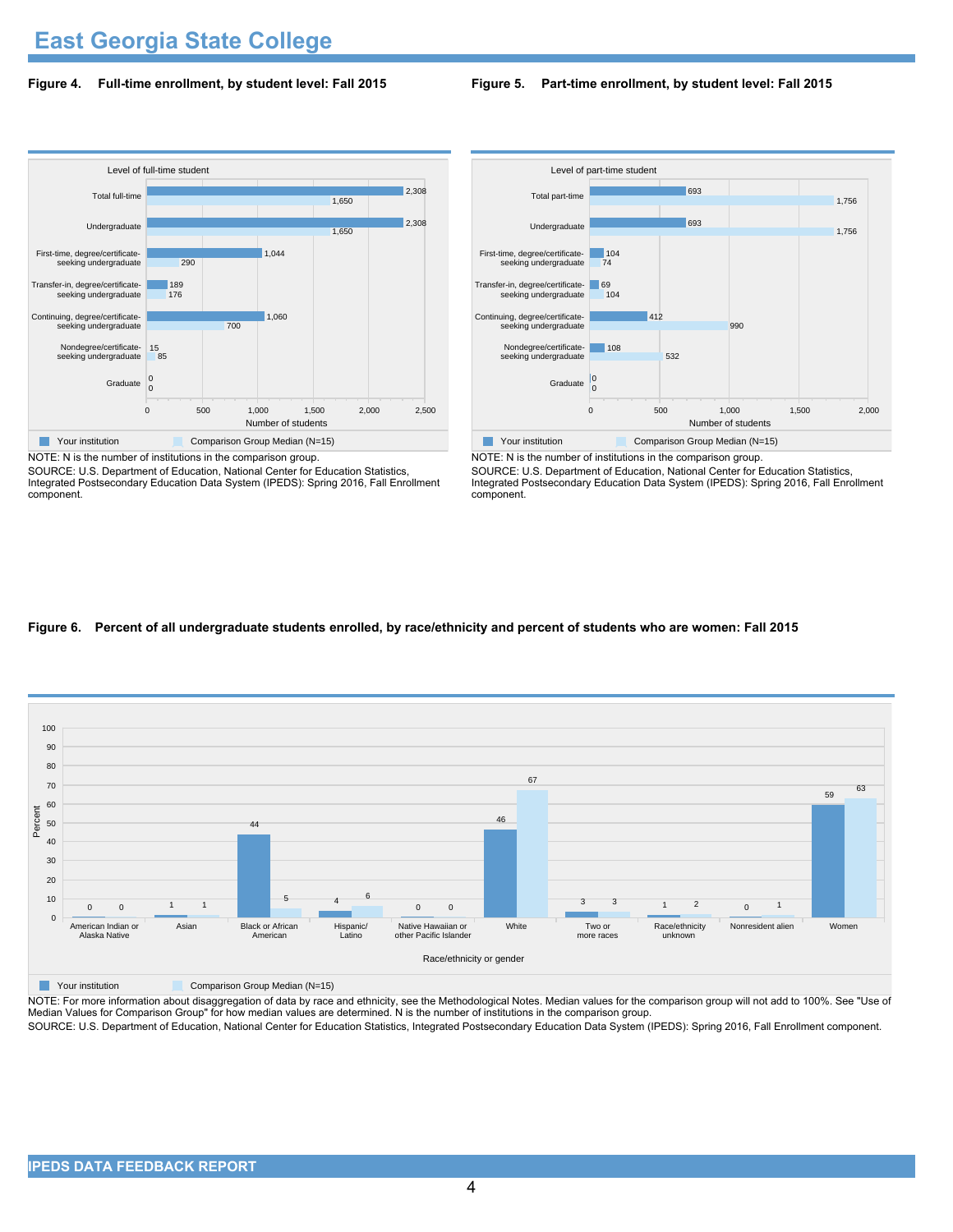#### **Figure 7. Percent of students taking distance education courses, by amount of distance education and student level: Fall 2015**

**Figure 8. Number of degrees awarded, by level: 2014-15**



NOTE: N is the number of institutions in the comparison group. Medians are not reported for comparison groups with less than three values.

SOURCE: U.S. Department of Education, National Center for Education Statistics, Integrated Postsecondary Education Data System (IPEDS): Spring 2016, Fall Enrollment component.



NOTE: For additional information about postbaccalaureate degree levels, see the Methodology Notes. N is the number of institutions in the comparison group. SOURCE: U.S. Department of Education, National Center for Education Statistics, Integrated Postsecondary Education Data System (IPEDS): Fall 2015, Completions component.

#### **Figure 9. Number of students completing a degree/certificate, by level: 2014-15**



NOTE: For additional information about postbaccalaureate degree levels, see the Methodology Notes. N is the number of institutions in the comparison group. SOURCE: U.S. Department of Education, National Center for Education Statistics, Integrated Postsecondary Education Data System (IPEDS): Fall 2015, Completions component.

Associate's

Bachelor's

 $19$ 3

0 0

0 0

Master's

Doctor's

#### **Figure 10. Academic year tuition and required fees for full-time, first -time degree/certificate-seeking undergraduates: 2012-13 to 2015-16**



Your institution Comparison Group Median (N=15)

NOTE: The tuition and required fees shown here are the lowest reported from the categories of in-district, in-state, and out-of-state. N is the number of institutions in the comparison group.

SOURCE: U.S. Department of Education, National Center for Education Statistics, Integrated Postsecondary Education Data System (IPEDS): Fall 2015, Institutional Characteristics component.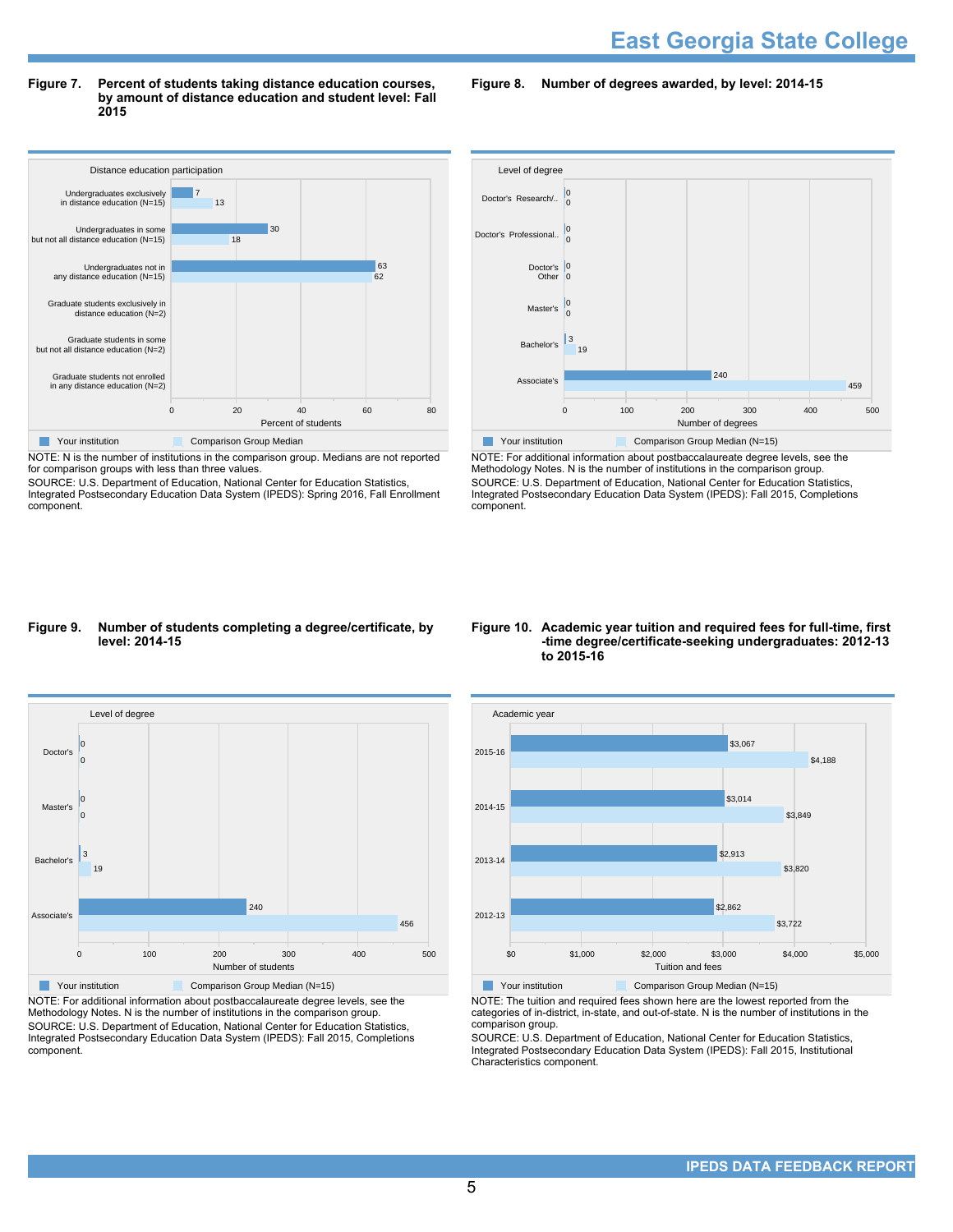## **East Georgia State College**

**Figure 11. Average net price of attendance for full-time, first-time degree/certificate-seeking undergraduate students, who were awarded grant or scholarship aid: 2012-13 to 2014- 15**



NOTE: Average net price is for full-time, first-time degree/certificate-seeking undergraduate students and is generated by subtracting the average amount of federal, state/local government, and institutional grant and scholarship awarded aid from the total cost of attendance. Total cost of attendance is the sum of published tuition and required fees, books and supplies, and the average room and board and other expenses. For details, see the Methodological Notes. N is the number of institutions in the comparison group.

SOURCE: U.S. Department of Education, National Center for Education Statistics, Integrated Postsecondary Education Data System (IPEDS): Fall 2015, Institutional Characteristics component and Winter 2015-16, Student Financial Aid component.

#### **Figure 13. Average amounts of grant or scholarship aid from the federal government, state/local government, or the institution, or loans awarded to full-time, first-time degree/certificate-seeking undergraduate students, by type of aid: 2014-15**



NOTE: Any grant aid above includes grant or scholarship aid awarded from the federal government, state/local government, or the institution. Federal grants includes Pell grants and other federal grants. Any loans includes federal loans and other loans awarded to students. Average amounts of aid were calculated by dividing the total aid awarded by the total number of recipients in each institution. N is the number of institutions in the comparison group.

SOURCE: U.S. Department of Education, National Center for Education Statistics, Integrated Postsecondary Education Data System (IPEDS): Winter 2015-16, Student Financial Aid component.





NOTE: Any grant aid above includes grant or scholarship aid awarded from the federal government, state/local government, or the institution. Federal grants includes Pell grants and other federal grants. Any loans includes federal loans and other loans awarded to students. For details on how students are counted for financial aid reporting, see Cohort Determination in the Methodological Notes. N is the number of institutions in the comparison group.

SOURCE: U.S. Department of Education, National Center for Education Statistics, Integrated Postsecondary Education Data System (IPEDS): Winter 2015-16, Student Financial Aid component.

#### **Figure 14. Percent of all undergraduates awarded aid, by type of aid: 2014-15**



NOTE: Any grant aid above includes grant or scholarship aid awarded from the federal government, state/local government, the institution, or other sources. Federal loans includes only federal loans awarded to students. N is the number of institutions in the comparison group.

SOURCE: U.S. Department of Education, National Center for Education Statistics, Integrated Postsecondary Education Data System (IPEDS): Winter 2015-16, Student Financial Aid component.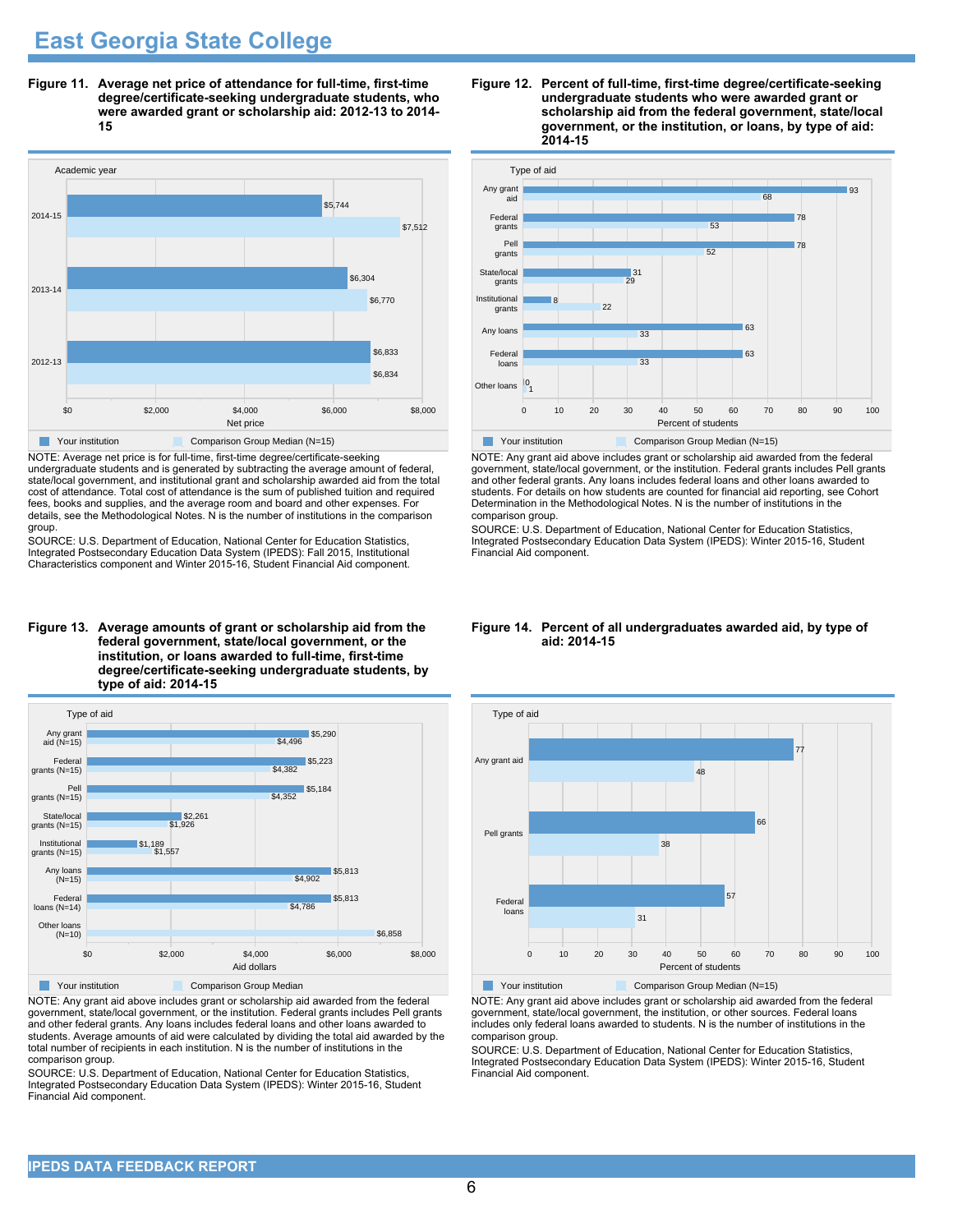**Figure 15. Average amount of aid awarded to all undergraduates, by type of aid: 2014-15**

**Figure 16. Number of students receiving military educational benefits, by type of benefit and level of student: 2014-15**



NOTE: Any grant aid above includes grant or scholarship aid from the federal government, state/local government, the institution, or other sources. Federal loans includes federal loans to students. Average amounts of aid were calculated by dividing the total aid awarded by the total number of recipients in each institution. N is the number of institutions in the comparison group.

SOURCE: U.S. Department of Education, National Center for Education Statistics, Integrated Postsecondary Education Data System (IPEDS): Winter 2015-16, Student Financial Aid component.



NOTE: N is the number of institutions in the comparison group. Post-9/11 refers to the Department of Veteran Affairs Post-9/11 G.I. Bill educational benefit. TAP refers to the Department of Defense Tuition Assistance Program educational benefit. Medians are not reported for comparison groups with less than three values.

SOURCE: U.S. Department of Education, National Center for Education Statistics, Integrated Postsecondary Education Data System (IPEDS): Winter 2015-16, Student Financial Aid component.

**Figure 18. Graduation and transfer-out rates of full-time, first-time**

**degree/certificate-seeking undergraduates within 150% of normal time to program completion (2009 cohort)**



Post-9/11 graduates (N=0)

#### **Figure 17. Average amount of military educational benefits received, by type of benefit and level of student: 2014-15**



Your institution **Comparison Group Median** 

NOTE: Graduation rate cohort includes all full-time, first-time degree/certificate-seeking undergraduate students. Graduation and transfer-out rates are the Student Right-to-Know rates. Only institutions with mission to prepare students to transfer are required to report transfer out. For more details, see the Methodological Notes. N is the number of institutions in the comparison group.

SOURCE: U.S. Department of Education, National Center for Education Statistics, Integrated Postsecondary Education Data System (IPEDS): Winter 2015-16, Graduation Rates component.



Department of Veteran Affairs Post-9/11 G.I. Bill educational benefit. TAP refers to the Department of Defense Tuition Assistance Program educational benefit. Medians are not reported for comparison groups with less than three values.

SOURCE: U.S. Department of Education, National Center for Education Statistics, Integrated Postsecondary Education Data System (IPEDS): Winter 2015-16, Student Financial Aid component.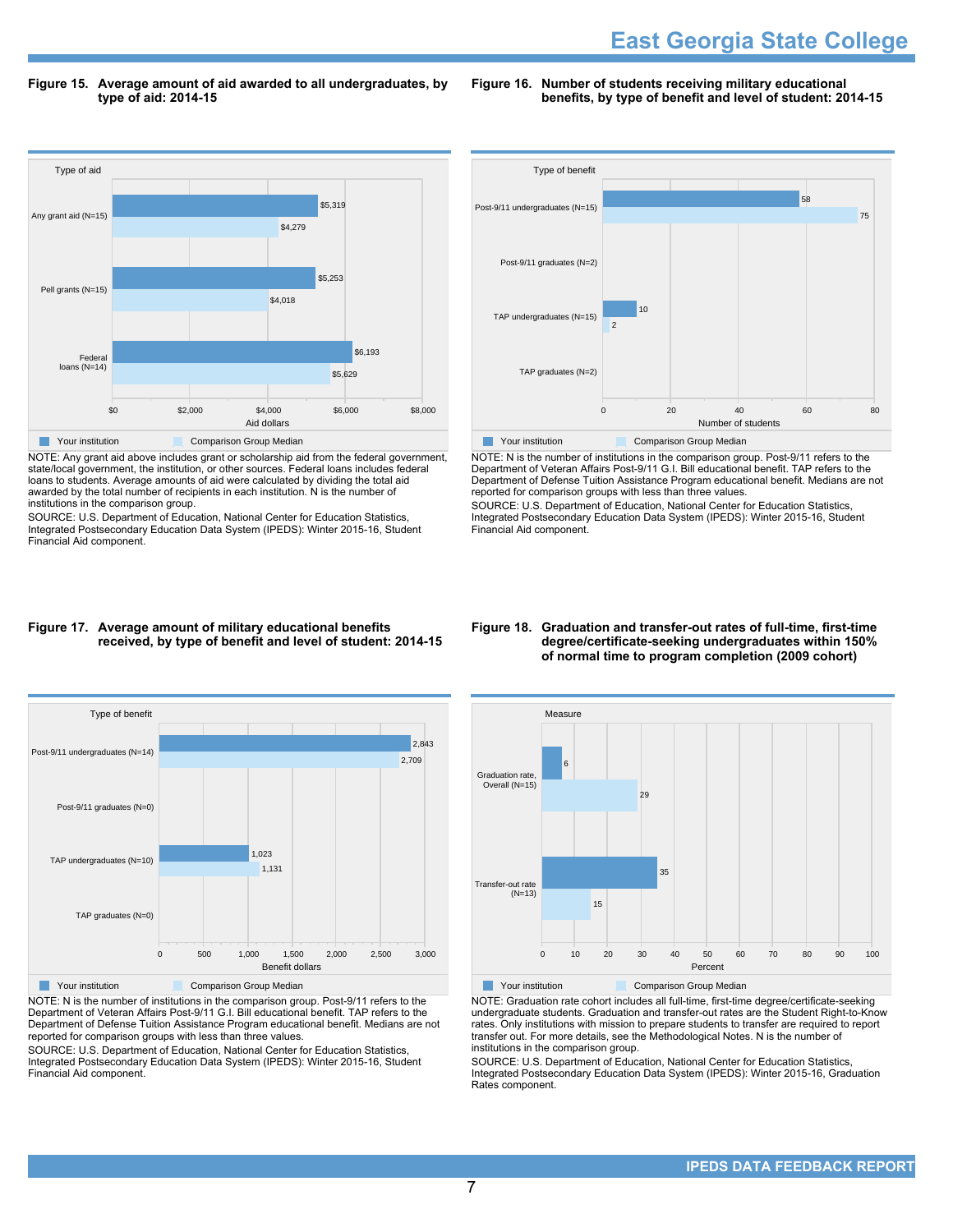**Figure 19. Graduation rates of full-time, first-time degree/certificate-seeking undergraduates within 150% of normal time to program completion, by race/ethnicity: 2009 cohort**



NOTE: For more information about disaggregation of data by race and ethnicity, see the Methodological Notes. The graduation rates are the Student Right-to-Know (SRK) rates. Median values for the comparison group will not add to 100%. N is the number of institutions in the comparison group.

SOURCE: U.S. Department of Education, National Center for Education Statistics, Integrated Postsecondary Education Data System (IPEDS): Winter 2015-16, Graduation Rates component.

#### **Figure 20. Percent distribution of core revenues, by source: Fiscal year 2015**

![](_page_7_Figure_6.jpeg)

![](_page_7_Figure_7.jpeg)

NOTE: The comparison group median is based on those members of the comparison group that report finance data using the same accounting standards as the comparison institution. For a detailed definition of core revenues, see the Methodological Notes. N is the number of institutions in the comparison group.

SOURCE: U.S. Department of Education, National Center for Education Statistics, Integrated Postsecondary Education Data System (IPEDS): Spring 2016, Finance component.

![](_page_7_Figure_10.jpeg)

Your institution Comparison Group Median (N=15)

NOTE: The comparison group median is based on those members of the comparison group that report finance data using the same accounting standards as the comparison institution. For details on calculating FTE enrollment and a detailed definition of core revenues, see the Methodological Notes. N is the number of institutions in the comparison group.

SOURCE: U.S. Department of Education, National Center for Education Statistics, Integrated Postsecondary Education Data System (IPEDS): Fall 2015, 12-month Enrollment component and Spring 2016, Finance component.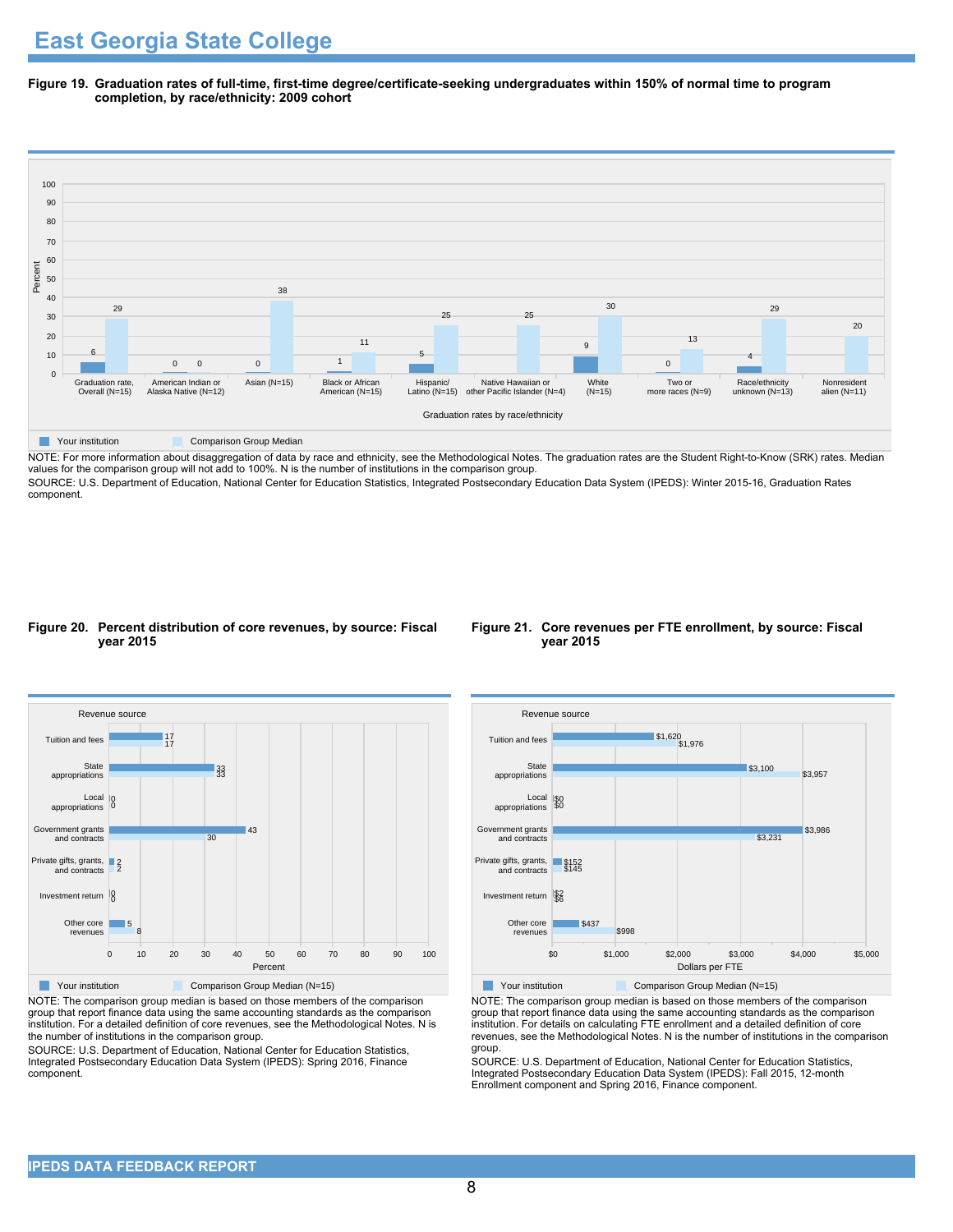**East Georgia State College** 

**Figure 22. Percent distribution of core expenses, by function: Fiscal year 2015**

**Figure 23. Core expenses per FTE enrollment, by function: Fiscal year 2015**

![](_page_8_Figure_3.jpeg)

NOTE: For a detailed definition of core expenses, see the Methodological Notes. N is the number of institutions in the comparison group.

SOURCE: U.S. Department of Education, National Center for Education Statistics, Integrated Postsecondary Education Data System (IPEDS): Spring 2016, Finance component.

![](_page_8_Figure_6.jpeg)

NOTE: Expenses per full-time equivalent (FTE) enrollment, particularly instruction, may be inflated because finance data includes all core expenses while FTE reflects credit activity only. For details on calculating FTE enrollment and a detailed definition of core expenses, see the Methodological Notes. N is the number of institutions in the comparison group. SOURCE: U.S. Department of Education, National Center for Education Statistics, Integrated Postsecondary Education Data System (IPEDS): Fall 2015, 12-month Enrollment component and Spring 2016, Finance component.

#### **Figure 24. Expenses for salaries, wages, and benefits as a percent of total expenses, by function: Fiscal year 2015**

![](_page_8_Figure_9.jpeg)

NOTE: The comparison group median is based on those members of the comparison group that report finance data using the same accounting standards as the comparison institution. For more information, see the Methodological Notes. N is the number of institutions in the comparison group.

SOURCE: U.S. Department of Education, National Center for Education Statistics, Integrated Postsecondary Education Data System (IPEDS): Spring 2016, Finance component.

#### **Figure 25. Endowment assets (year end) per FTE enrollment: Fiscal year 2015**

![](_page_8_Figure_13.jpeg)

NOTE: For more information on the comparison group median, see the Methodological Notes. N is the number of institutions in the comparison group. SOURCE: U.S. Department of Education, National Center for Education Statistics, Integrated Postsecondary Education Data System (IPEDS): Fall 2015, 12-month Enrollment component and Spring 2016, Finance component.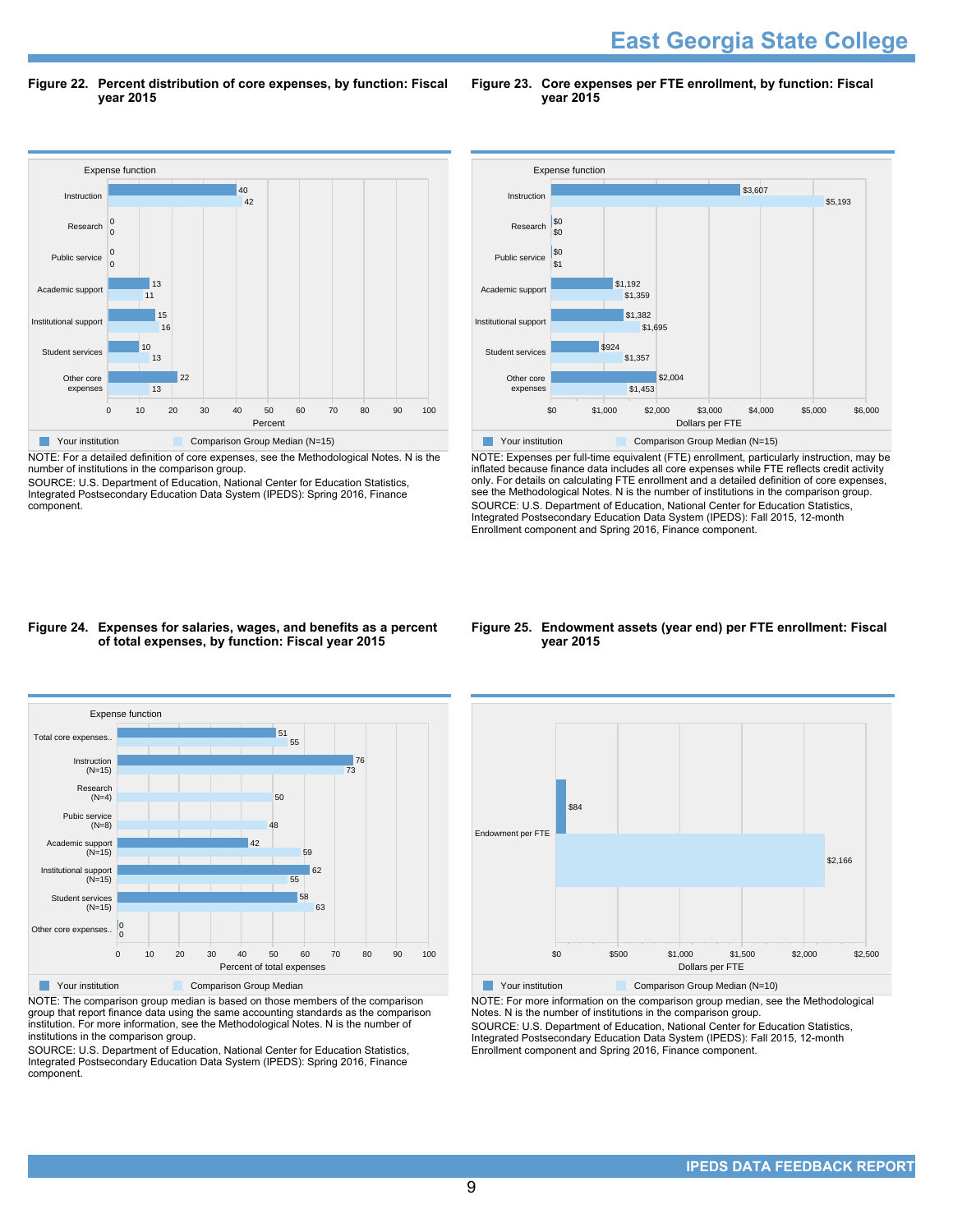## **East Georgia State College**

**Figure 26. Full-time equivalent staff, by occupational category: Fall 2015**

![](_page_9_Figure_2.jpeg)

NOTE: Graduate assistants are not included. For calculation details, see the Methodological Notes. N is the number of institutions in the comparison group. SOURCE: U.S. Department of Education, National Center for Education Statistics, Integrated Postsecondary Education Data System (IPEDS): Spring 2016, Human Resources component.

![](_page_9_Figure_4.jpeg)

![](_page_9_Figure_5.jpeg)

NOTE: Average salaries of full-time instructional non-medical staff equated to 9-month contracts was calculated by multiplying the average monthly salary by 9. The average monthly salary was calculated by dividing the total salary outlays by the total number of months covered by staff on 9, 10, 11 and 12-month contracts.

SOURCE: U.S. Department of Education, National Center for Education Statistics, Integrated Postsecondary Education Data System (IPEDS): Spring 2016, Human Resources component.

#### **Figure 28. Student-to-faculty ratio: Fall 2015**

![](_page_9_Figure_9.jpeg)

NOTE: Student-to-faculty ratio data are presented only for institutions that have undergraduate students; graduate only institutions are not included. For details, see the Methodological Notes. N is the number of institutions in the comparison group. SOURCE: U.S. Department of Education, National Center for Education Statistics, Integrated Postsecondary Education Data System (IPEDS): Spring 2016, Fall Enrollment component.

#### **Figure 29. Percent distribution of library collection, by material type: Fiscal Year 2015**

![](_page_9_Figure_12.jpeg)

Your institution Comparison Group Median (N=15)

NOTE: N is the number of institutions in the comparison group. SOURCE: U.S. Department of Education, National Center for Education Statistics,

Integrated Postsecondary Education Data System (IPEDS): Spring 2016, Academic Libraries component.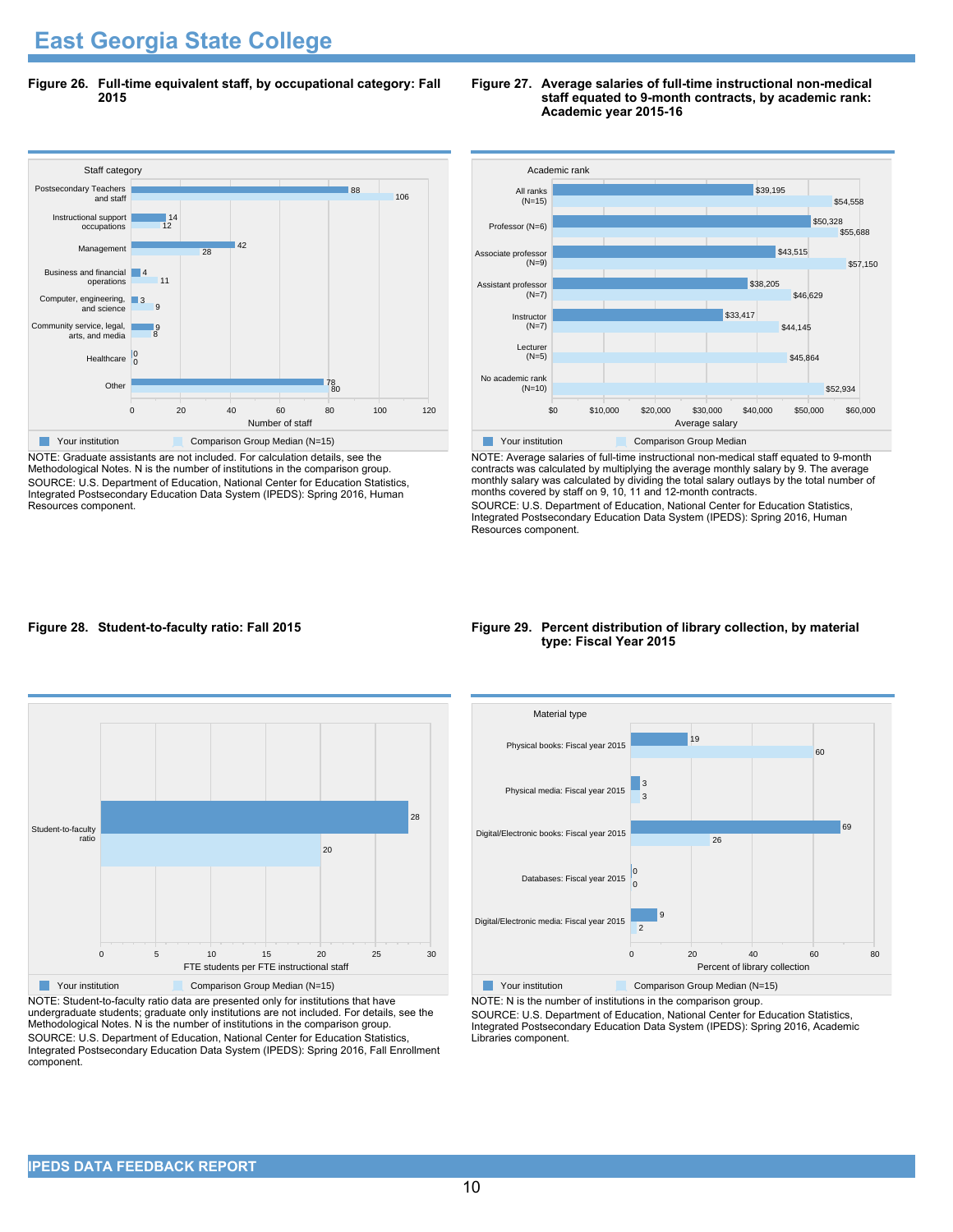#### **Figure 30. Percent distribution of library expenses, by function: Fiscal Year 2015**

![](_page_10_Figure_2.jpeg)

NOTE: N is the number of institutions in the comparison group. SOURCE: U.S. Department of Education, National Center for Education Statistics, Integrated Postsecondary Education Data System (IPEDS): Spring 2016, Academic Libraries component.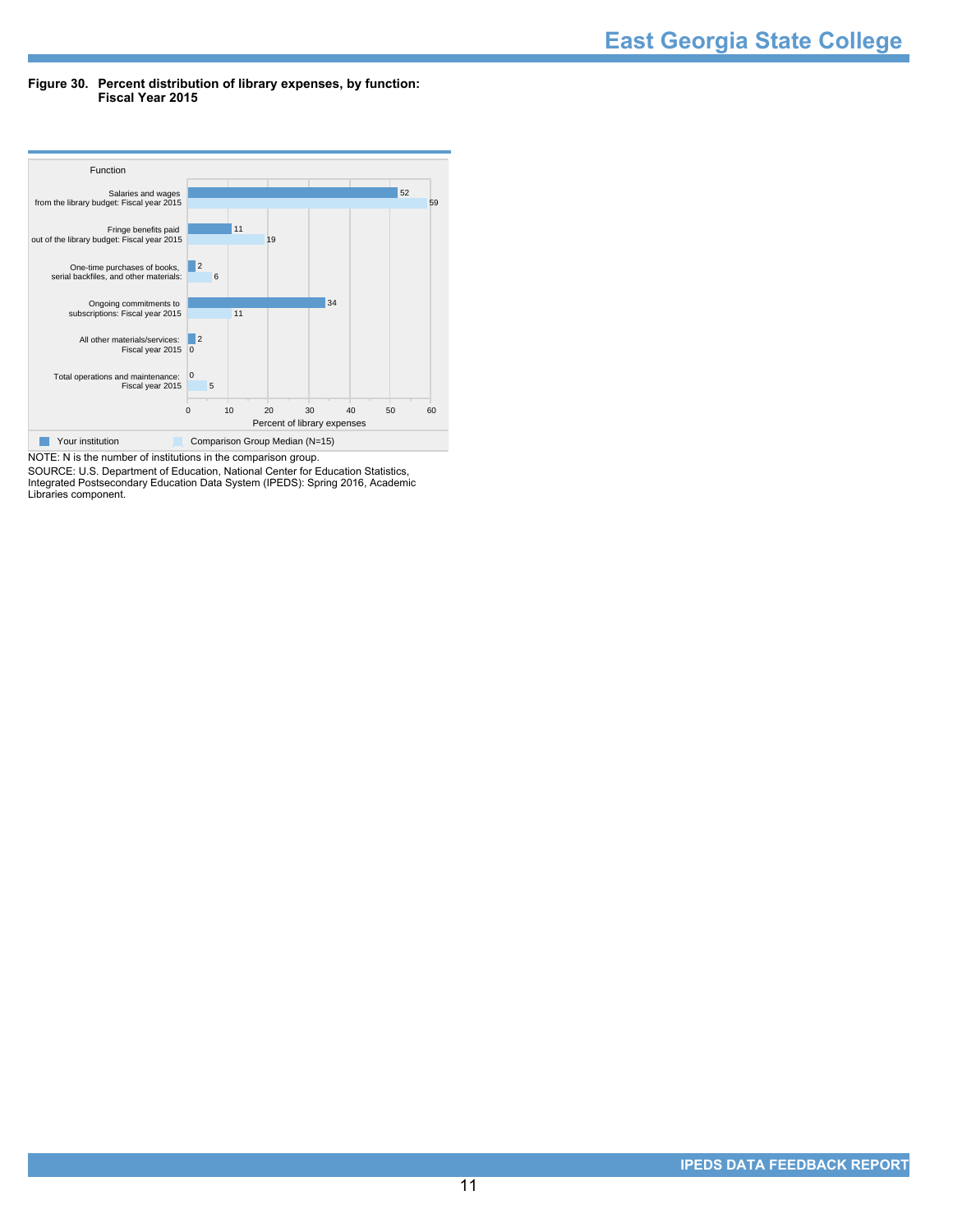### **METHODOLOGICAL NOTES**

#### **Overview**

This report is based on data supplied by institutions to IPEDS during the 2015-16 data collection year. Response rates exceeded 99% for most surveys. Detailed response tables are included in IPEDS First Look reports at <http://nces.ed.gov/pubsearch/getpubcats.asp?sid=010>.

#### **Use of Median Values for Comparison Group**

The value for the comparison institution is compared to the median value for the comparison group for each statistic included in the figure. If more than one statistic is presented in a figure, the median values are determined separately for each indicator or statistic. Medians are not reported for comparison groups with fewer than three values. Where percentage distributions are presented, median values may not add to 100%. To access all the data used to create the figures included in this report, go to 'Use the Data' portal on the IPEDS website (<http://nces.ed.gov/ipeds>).

#### **Missing Statistics**

If a statistic is not reported for your institution, the omission indicates that the statistic is not relevant to your institution and the data were not collected. Not all notes may be applicable to your report.

#### **Use of Imputed Data**

All IPEDS data are subject to imputation for total (institutional) and partial (item) nonresponse. If necessary, imputed values were used to prepare your report.

#### **Data Confidentiality**

IPEDS data are not collected under a pledge of confidentiality.

#### **Disaggregation of Data by Race/Ethnicity**

When applicable, some statistics are disaggregated by race/ethnicity. Data disaggregated by race/ethnicity have been reported using the 1997 Office of Management and Budget categories. Detailed information about the race/ethnicity categories can be found at <http://nces.ed.gov/ipeds/reic/resource.asp>.

#### **Cohort Determination for Reporting Student Financial Aid and Graduation Rates**

Student cohorts for reporting Student Financial Aid and Graduation Rates data are based on the reporting type of the institution. For institutions that report based on an academic year (those operating on standard academic terms), student counts and cohorts are based on fall term data. Student counts and cohorts for program reporters (those that do not operate on standard academic terms) are based on unduplicated counts of students enrolled during a full 12-month period.

#### **DESCRIPTION OF STATISTICS USED IN THE FIGURES**

#### **Admissions (only for non-open-admissions schools)**

#### *Admissions and Test Score Data*

Admissions and test score data are presented only for institutions that do not have an open admission policy, and apply to first-time, degree/certificate-seeking undergraduate students only. Applicants include only those students who fulfilled all requirements for consideration for admission and who were notified of one of the following actions: admission, non-admission, placement on a wait list, or application withdrawn (by applicant or institution). Admitted applicants (admissions) include wait-listed students who were subsequently offered admission. Early decision, early action, and students who began studies during the summer prior to the fall reporting period are included. For customized Data Feedback Reports, test scores are presented only if they are required for admission.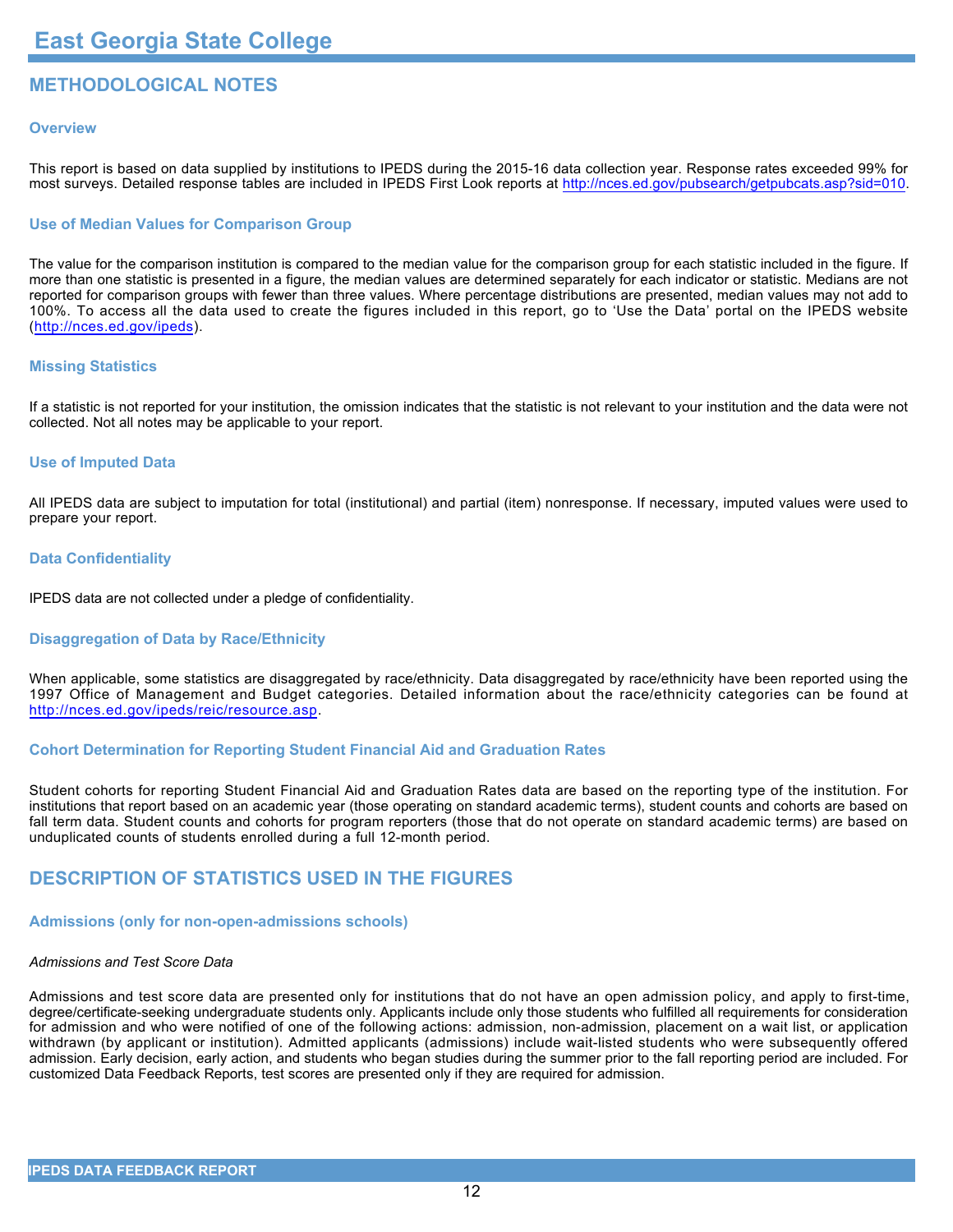#### **Student Enrollment**

#### *FTE Enrollment*

The full-time equivalent (FTE) enrollment used in this report is the sum of the institution's FTE undergraduate enrollment and FTE graduate enrollment (as calculated from or reported on the 12-month Enrollment component). Undergraduate and graduate FTE are estimated using 12 -month instructional activity (credit and/or contact hours). See "Calculation of FTE Students (using instructional activity)" in the IPEDS Glossary at <http://nces.ed.gov/ipeds/glossary/>.

#### *Total Entering Undergraduate Students*

Total entering students are students at the undergraduate level, both full- and part-time, new to the institution in the fall term (or the prior summer term who returned in the fall). This includes all first-time undergraduate students, students transferring into the institution at the undergraduate level, and non-degree/certificate-seeking undergraduates entering in the fall. Only degree-granting, academic year reporting institutions provide total entering student data.

#### **Charges and Net Price**

#### *Average Institutional Net Price*

Average net price is calculated for full-time, first-time degree/certificate-seeking undergraduates who were awarded grant or scholarship aid from the federal government, state/local government, or the institution anytime during the full aid year. For public institutions, this includes only students who paid the in-state or in-district tuition rate. Other sources of grant aid are excluded. Average net price is generated by subtracting the average amount of federal, state/local government, and institutional grant and scholarship aid from the total cost of attendance. Total cost of attendance is the sum of published tuition and required fees, books and supplies, and the average room and board and other expenses.

For the purpose of the IPEDS reporting, aid awarded refers to financial aid that was awarded to, and accepted by, a student. This amount may differ from the aid amount that is disbursed to a student.

#### **Military Benefits**

#### *Military Benefits*

IPEDS collects data on two military educational benefit programs – Post 9/11 GI Bill and Tuition Assistance.

The Post 9/11 GI Bill is a federal education benefit for veterans, who served on active duty after September 1, 2001. This benefit provides up to 36 months of education benefits for the following college costs: tuition and fees, books and supplies and housing. The tuition and fees benefit payment is made directly to the postsecondary institution; whereas, payments for books, supplies, and housing are sent to the student.

The Tuition Assistance Program covers the tuition and course-specific fees of active, eligible service members. The benefit is directly paid to the institution by the service member's Armed service.

#### **Retention and Graduation Rates**

#### *Graduation Rates and Transfer-out Rate*

Graduation rates are those developed to satisfy the requirements of the Student Right-to-Know Act and Higher Education Act, as amended, and are defined as the total number of individuals from a given cohort of full-time, first-time degree/certificate-seeking undergraduates who completed a degree or certificate within a given percent of normal time to complete all requirements of the degree or certificate program before the ending status date of August 31, 2014; divided by the total number of students in the cohort of full-time, first-time degree/certificateseeking undergraduates minus any allowable exclusions. Institutions are permitted to exclude from the cohort students who died or were totally and permanently disabled; those who left school to serve in the armed forces or were called up to active duty; those who left to serve with a foreign aid service of the federal government, such as the Peace Corps; and those who left to serve on an official church mission.

Transfer-out rate is the total number of students from the cohort who are known to have transferred out of the reporting institution (without earning a degree/award) and subsequently re-enrolled at another institution within the same time period; divided by the same adjusted cohort (initial cohort minus allowable exclusions) as described above. Only institutions with a mission that includes providing substantial preparation for students to enroll in another eligible institution are required to report transfers out.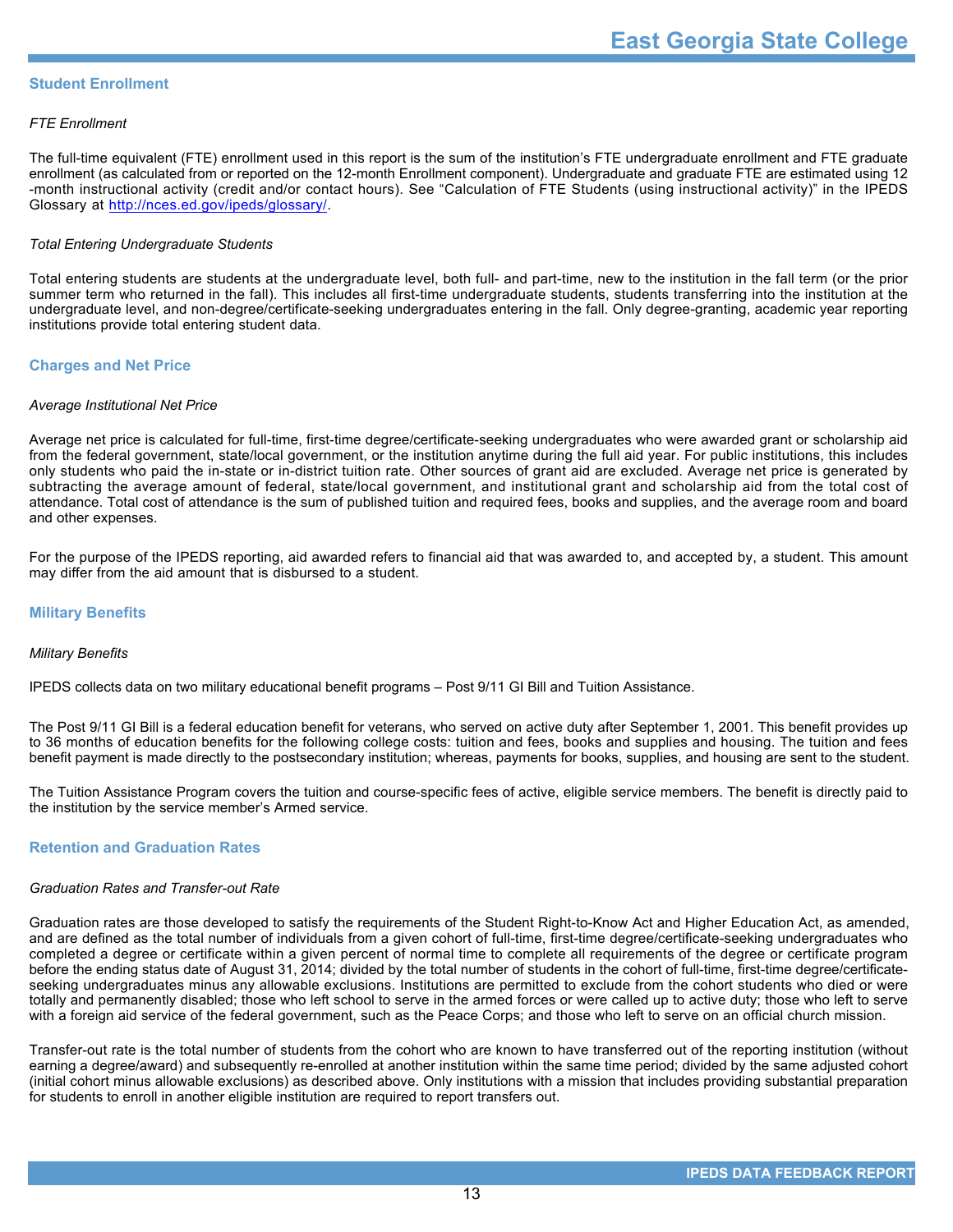#### *Retention Rates*

Retention rates are measures at which students persist in their educational program at an institution, expressed as a percentage. For fouryear institutions, this is the percentage of first-time bachelors (or equivalent) degree-seeking undergraduates from the previous fall who are again enrolled in the current fall. For all other institutions this is the percentage of first-time degree/certificate-seeking students from the previous fall who either re-enrolled or successfully completed their program by the current fall. The full-time retention rate is calculated using the percentage of full-time, first-time degree/certificate-seeking undergraduates, while the part-time rate is calculated using the percentage of part-time, first-time degree/certificate-seeking undergraduates.

#### **Finance**

#### *Core Revenues*

Core revenues for public institutions reporting under GASB standards include tuition and fees; state and local appropriations; government grants and contracts; private gifts, grants, and contracts; sales and services of educational activities; investment income; other operating and non-operating sources; and other revenues and additions (federal and capital appropriations and grants and additions to permanent endowments). Core revenues for private, not-for-profit institutions (and a small number of public institutions) reporting under FASB standards include tuition and fees; government appropriations (federal, state, and local); government grants and contracts; private gifts, grants, and contracts (including contributions from affiliated entities); investment return; sales and services of educational activities; and other sources. Core revenues for private, for-profit institutions reporting under FASB standards include tuition and fees; government appropriations, grants, and contracts (federal, state, and local); private grants and contracts; investment income; sales and services of educational activities; and other sources. At degree-granting institutions, core revenues exclude revenues from auxiliary enterprises (e.g., bookstores, dormitories), hospitals, and independent operations. Nondegree-granting institutions do no report revenue from auxiliary enterprises in a separate category. These amounts may be included in the core revenues from other sources.

#### *Core Expenses*

Core expenses include expenses for instruction, research, public service, academic support, institutional support, student services, scholarships and fellowships (net of discounts and allowances), and other expenses. Expenses for operation and maintenance of plant, depreciation, and interest are allocated to each of the other functions. Core expenses at degree-granting institutions exclude expenses for auxiliary enterprises (e.g., bookstores, dormitories), hospitals, and independent operations. Nondegree-granting institutions do not report expenses for auxiliary enterprises in a separate category. These amounts may be included in the core expenses as other expenses.

#### *Endowment Assets*

Endowment assets, for public institutions under GASB standards, and private, not-for-profit institutions under FASB standards, include gross investments of endowment funds, term endowment funds, and funds functioning as endowment for the institution and any of its foundations and other affiliated organizations. Private, for-profit institutions under FASB do not hold or report endowment assets.

#### *Salaries, Wages, and Benefits*

Salaries, wages, and benefits, for public institutions under GASB standards, and private, not-for-profit institutions under FASB standards, include amounts paid as compensation for services to all employees regardless of the duration of service, and amounts made to or on behalf of an individual over and above that received in the form of a salary or wage. Frequently, benefits are associated with an insurance payment. Private, for-profit institutions under FASB standards do not report salaries.

#### **Staff**

#### *FTE Staff*

The full-time-equivalent (FTE) of staff is calculated by summing the total number of full-time staff and adding one-third of the total number of part-time staff. Graduate assistants are not included.

#### *Equated Instructional Non-Medical Staff Salaries*

Institutions reported total salary outlays by academic rank and gender, and the number of staff by academic rank, contract length (9-, 10-, 11-, and 12-month contracts), and gender. The total number of months covered by salary outlays was calculated by multiplying the number of staff reported for each contract length period by the number of months of the contract, and summing across all contract length periods. The weighted average monthly salary for each academic rank and gender was calculated by dividing the total salary outlays by the total number of months covered. The weighted average monthly salary was then multiplied by 9 to determine an equated 9-month salary for each rank.